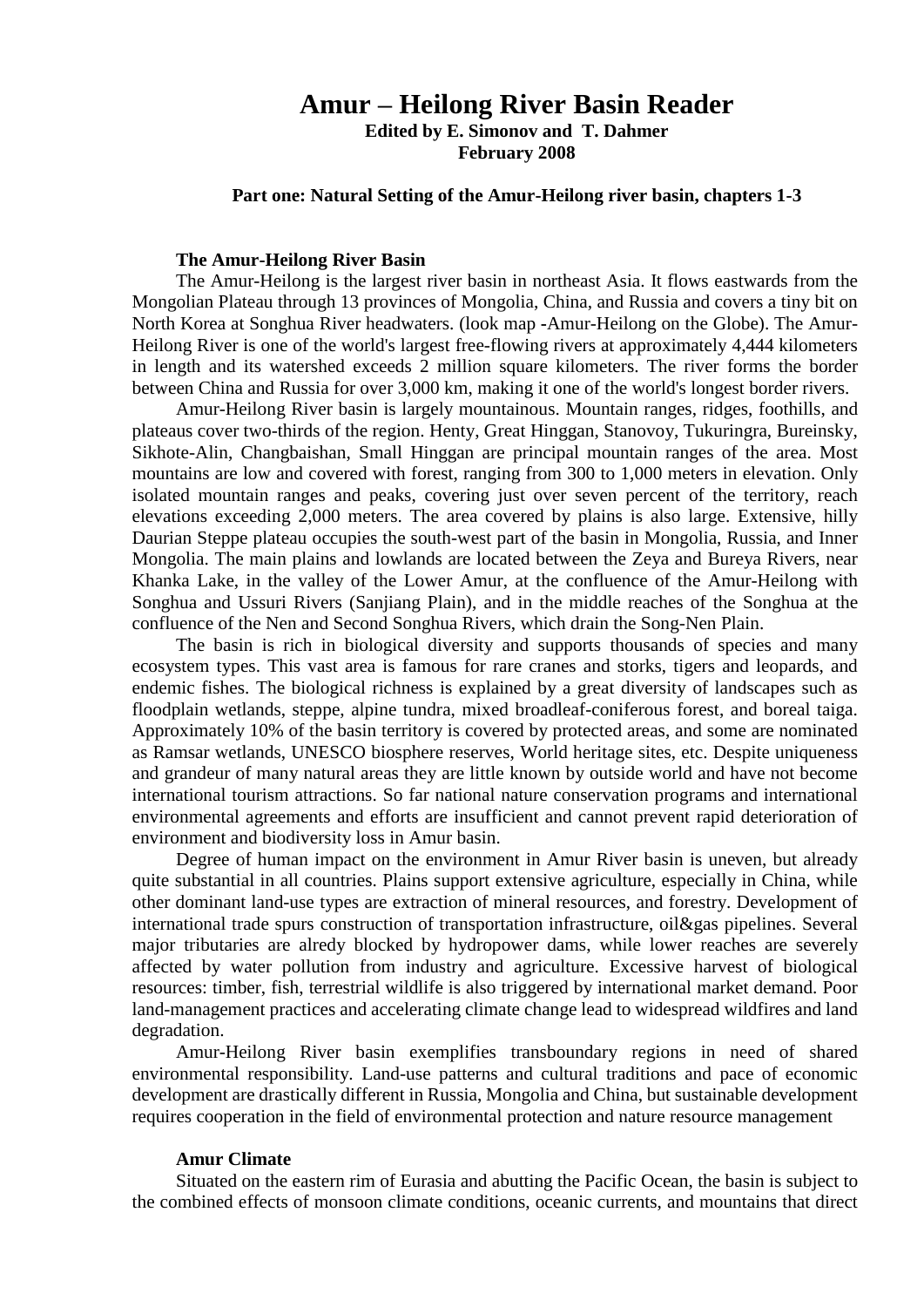air circulation patterns. The eastern Amur-Heilong basin has a humid monsoon temperate climate and is an area where monsoons reach their northernmost latitude on earth. The western basin (upper reach of the Amur-Heilong River ) is sheltered from monsoon influence by mountains and is arid.

Mean annual temperature varies from -7B $\degree$  C in the north to +6B $\degree$  C in the south of Amur River Basin. Annual precipitation varies from bare 250 mm in the westernmost Argun River watershed in Dauria to well over 800 mm in Lower Amur and Ussury River valley.

Nearly two thirds of the basin's precipitation falls in the three months from June to August. May and September are transitional months and the dry season extends for seven months, from October until April during which precipitation is only 15% of the annual total. Floods occur annually during the short three-month wet season, a period during which 84% of the big storms occur. Even so, water is in short supply throughout most of the basin during the much longer dry season and droughts are especially long and severe in south-western part of the basin.

Floods are one of the most important natural processes and determine, in part, the diversity and productivity of the Amur-Heilong ecosystems. The shaping and dynamics of the vast floodplain wetlands, the major nutrient cycles, and the life-cycles of all aquatic flora and fauna depend primarily on the periodicity, volume, and other characteristics of floods.

Population dynamics and migration patterns of many species are closely linked to flood and drought cycles, as demonstrated for stork, cranes, bustard, and even musk deer.

Global climate change is quite obvious, especially in western part of the basin during last 100 years. Temperatures in the eastern Amur-Heilong basin have risen 0.60C , while, in the central and western basins, increases have reached +1.70C at Blagoveshensk and even more in Chitinskaya Province. Ecosystems in the basin are vulnerable to any abrupt changes and are already actively evolving in response to modified climate patterns. Human activities are also changing in response to natural shifts.

## **Precipitation**

Nearly two thirds of the basin's precipitation falls in the three months from June to August, May and September are transitional months and the dry season extends for seven months, from October until April during which precipitation is only 15% of the annual total. Floods occur annually during the short three-month wet season, a period during which 84% of the big storms occur. Even so, water is in short supply throughout most of the basin during the much longer dry season.

Snow cover is only 1-21 cm thick in the Mongolia basin, allowing for year-round livestock grazing. During the warm season, 247 mm or 94% of annual precipitation falls as rain, while almost 14 mm or 6% of total precipitation falls as snow in the cold season. Local climatic variations here are extreme and this promotes diverse vegetation types from semi-desert to taiga forest. Downstream, but yet in the upper Amur-Heilong, precipitation ranges from 400-500 mm. Total precipitation in the middle reaches of the Amur-Heilong increases to 500-700 mm. Annual precipitation on the continental plains of the China basin is 450-600 mm. Snowfall is modest and snow cover rarely exceeds 20 cm. The shallow snow cover allows soils to freeze to depths of 2-4 meters. Most snow sublimates before spring melt due to the dry atmosphere and intense solar radiation. In humid areas of the Lower Amur-Heilong and Ussuri-Wusuli Rivers precipitation is abundant, exceeding 700-800 mm. Although typhoons are infrequent, they can bring rains of up to 400 mm in a single day. Rainfall accounts for 60-75% of annual precipitation, starting from 20 May to early June in all parts of the region, and ending during the last ten days of September. The lower Amur and Okhotsk seacoast are among the most snow-rich areas of the world, with 1-2 meters of snow cover by the end of winter. Some valleys accumulate 3-4 meters.

#### **Climatic fluctuations: Floods and Draughts**

Water flow in the Amur-Heilong basin varies widely between seasons and years. At Komsomolsk City on the lower Amur average annual flow is  $10,900$  m<sup>3</sup>/sec. Maximum flow is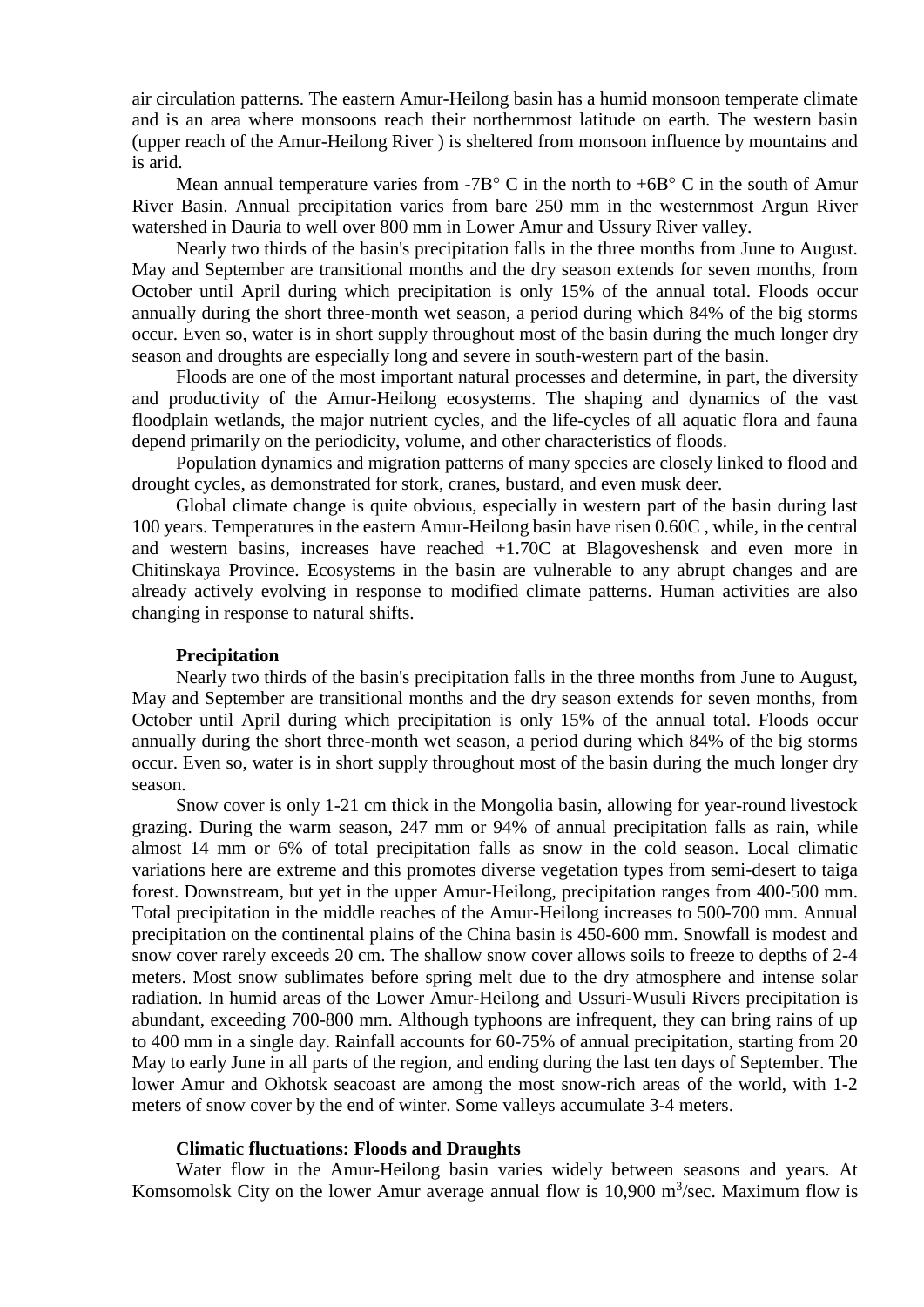37,900 m<sup>3</sup>/sec and minimum recorded flow is just 345 m<sup>3</sup>/sec, less than 1% of the maximum. In Russia it is believed that large floods occur once every 11-13 years in the middle Amur. Summer monsoon rains occur across most of the basin and cause the floods that are common in most Amur-Heilong basin rivers. Floods are one of the most important natural processes and determine, in part, the diversity and productivity of the Amur-Heilong ecosystems. The shaping and dynamics of the vast floodplain wetlands, the major nutrient cycles, and the life-cycles of all aquatic flora and fauna depend primarily on the periodicity, volume, and other characteristics of floods.

Water levels in the upper and middle reaches of the basin vary over a range of 10-14 m during the year. In the lower Amur, the water level range is 6-7 m. On average there are 4-6 floods each year, increasing to 6-9 on small rivers. During floods the water surface of the lower and middle Amur-Heilong may expand to widths of 10-25 km. Waters often remain on the floodplain for extended periods.

Flooding is considered not only one of the most important ecological characteristics of the Songhua River basin; it is also the most important economic problem. Floods recur regularly on the Nen and Songhua plains and are the primary agent that shaped the plains and that led to the creation of its extensive wetlands. Several million hectares of the largest inland freshwater wetlands of China are located on the Song-Nen plain and on the Sanjiang plain

In June to August 1998, the most severe flooding on record in the Nen and Songhua River basins was caused by simultaneous monsoon rainfall in the headwaters of both rivers. Floods of this magnitude are estimated to recur on the average of only once in 150 years. The 1998 flood created lakes larger than  $8,000 \text{ km}^2$  in Jilin and Heilongjiang Provinces. More than 7.54 million people were relocated to higher ground, some of whom were still waiting 6 months later for waters to recede before they could return to their homes and villages. Water-logging lasted for two years on some parts of the flood plain.

A total of 154 people lost their lives during the 1998 floods. The 1998 floods affected most of the Song-Nen plain in eastern Inner Mongolia Autonomous Region (IMAR), western Heilongjiang Province, and northern Jilin Province. Damage costs were estimated at \$1.8 billion, \$3.6 billion, and \$1.7 billion, respectively. The floods caused incomes of 1.8 million people in the three provinces to fall below the government poverty threshold. The floods disrupted social and economic activities of some 16.1 million people. There was extensive damage to houses, crops, livestock, fish farms, commercial premises, and infrastructure including roads, bridges, railways, power transmission, irrigation systems, water storage and reticulation, sewerage reticulation, drainage systems, and flood protection facilities. Floods damaged over 937,000 hectares of farmland, 2,600,000 hectares of grasslands, 89,000 hectares of fish ponds and 126 water reservoirs (Beach 1999).

The 1998 floods together with similar events in the Yangzi, Liao and other river basins pushed Chinese water management authorities to rethink the paradigm of "flood prevention" and to shift from engineering approaches toward adaptation to natural processes.

Climatic fluctuations often show cyclical patterns within short timeframe . The most obvious example of this is the cyclical pattern of water-abundant and water-deficit periods in Amur-Heilong River flow data at Khabarovsk. During the past 110 years, full cycles can be observed in the periods of 1924-1944, 1936-1955, and 1955-197. Water-abundant periods occurred in 1896- 1916, 1926-1943, 1955-1966, while water-deficit periods were 1917-1927, 1967-1980.

#### **Amur River System**

Amur is one of largest rivers of the world some 4,5 thousand kilometers long. At approximately two million square kilometers, it is also the world's eleventh largest watershed

The Upper Amur-Heilong Basin includes the Mongolian headwaters and Argun/Erguna River basin, the main stem of which flows for more than 900 kilometers and forms the China-Russia border. Western part of the basin has thousands shallow steppe lakes, which fill and dry in the course of drought cycle.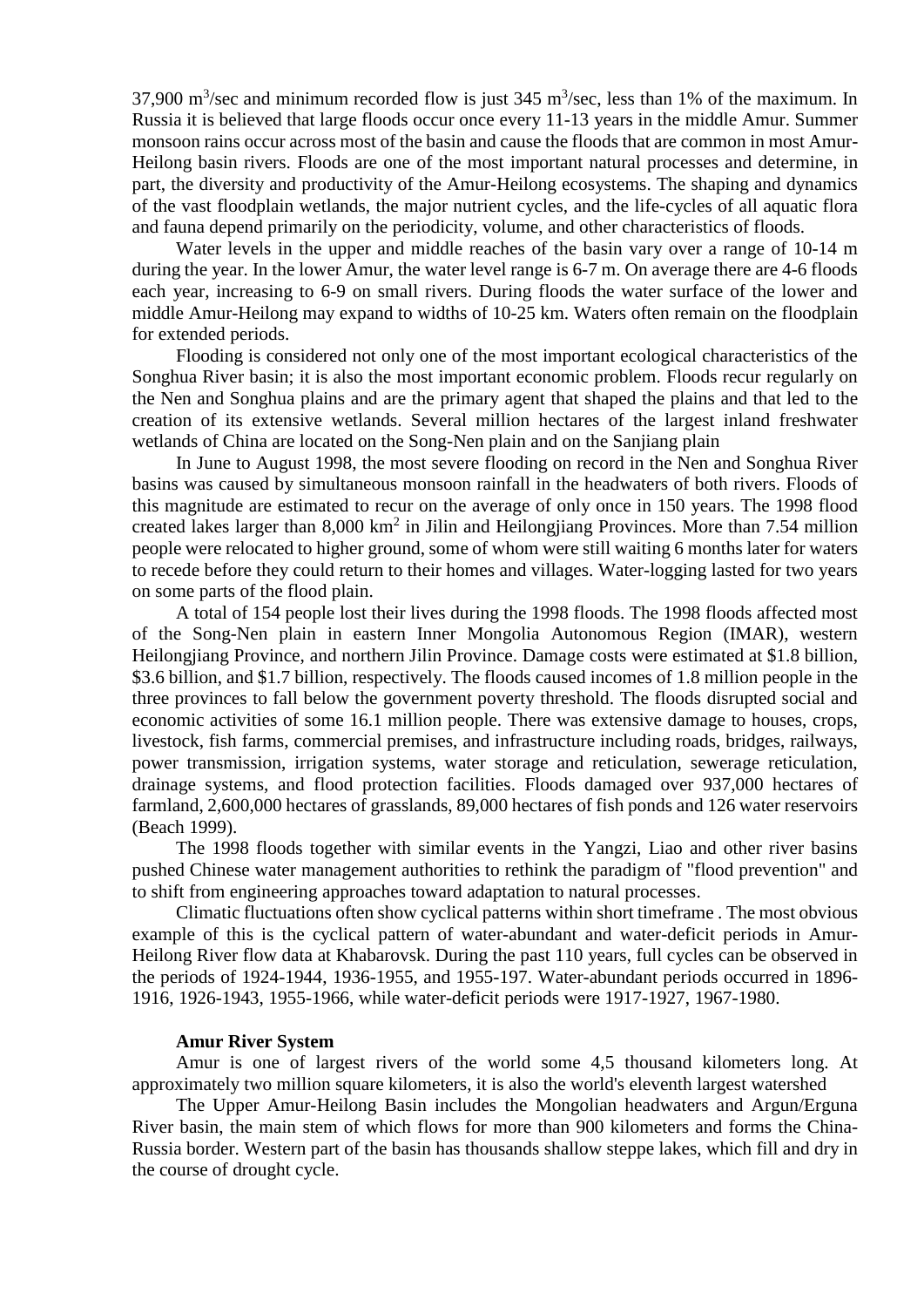The main stem of the Amur-Heilong River proper that flows to the east from Great HingganMountains is often referred to as a river of three reaches, Upper, Middle, and Lower. The Upper and Middle Amur are shared by Russia and China. The Lower Amur lies completely within Russia and stretches 947 km from the mouth of the Ussuri River to the estuary of the Amur-Heilong River emptying into Tartar Straits. The largest tributaries of the Amur-Heilong River are the Zeya (Russia), Bureya (Russia), Amgun (Russia), Songhua (China), and Ussuri/Wusuli (China, Russia). The Upper and Middle Amur and lower reaches of all tributaries have wide welldeveloped floodplains with numerous floodplain lakes connected to main river channels.

Main channel of the Amur River proper so far has no dams and reservoirs, among main tributaries only Zeya, Bureya and Songhua rivers are obstructed by dams.

The Amur River average annual discharge into the Pacific is  $364 \text{ km}^3$  (Makhinov 2005) and this enormous flow (equal to 77% of the Mekong River and 7 times greater than the Yellow River) carries 15-24 million tons of sediments, for an average of 55 g of sediment per  $m<sup>3</sup>$  of water. On first impression the Amur-Heilong seems quite clear, despite considerable water pollution and other human impacts. The average sediment load in the Amur-Heilong is similar to that of the Congo (heavily forested) or the Columbia River (intensively dammed), but is only 0.15% of the average sediment load in the world's most sediment-laden river, China's Yellow River (36 kg/m<sup>3</sup>).

Despite large discharge at the river mouth, many parts of Amur River basin are waterdeficient drought-prone areas, and southern part of the basin is subject to very intensive water management and water infrastructure development. Water resources are limited and their sustainable use depends on cooperation between three basin countries.

Since basin is divided between countries this river system is not sufficiently studied even by hydrologists. No agreement is reached among experts regarding the exact size of the Amur basin. The western and southwestern reaches of the basin in China and Mongolia have numerous endorheic rivers, rivers that drain into closed inland wetlands or lakes, rather than into the main river system. Other partly endorheic basins drain into the Amur-Heilong only in wet years and some have stopped flowing entirely due to human water consumption. For these reasons, authors estimate the total watershed area differently. The most common estimates of the basin's area are 1.86 million km<sup>2</sup> in official Russian sources (Surface water resources of the USSR. Hydrology. 1966), and 1.93 million in many international sources (IUCN/WRI World Watersheds eAtlas 2005). We consider Kherlen, Khalkh, and Uldz Rivers and some other closed basins to be important intrinsic components of the Amur-Heilong basin ecosystem(see map). When considering these headwaters, the estimated basin area is at least 2,129,700 km<sup>2</sup>.



Figure: Volume of Amur-Heilong River flow at Khabarovsk hydrological station 1895-2001 (Novorotsky 2002)

A more complicated pattern of precipitation cycles has been observed in the area extending from eastern Mongolia to Lake Khanka. Small, 9-12 year cycles coincide with the intensity of solar radiation, while more pronounced 20-25 year cycles resulted in minimum precipitation in the beginning of the 20th Century, in the 1920s, mid-1950s, late 1970s, and the early 21st Century. While the tendency is uniform for the Amur-Heilong basin, the onset of some drought periods may be delayed for 2-3 years. Eastern monsoon regions enter drought periods later and return to wet periods earlier than western locations such as Chita, Mongolia, and Inner Mongolia. В In western part of the basin where huge wetlands and lakes such as Dalai or Torey regularly dry up once in